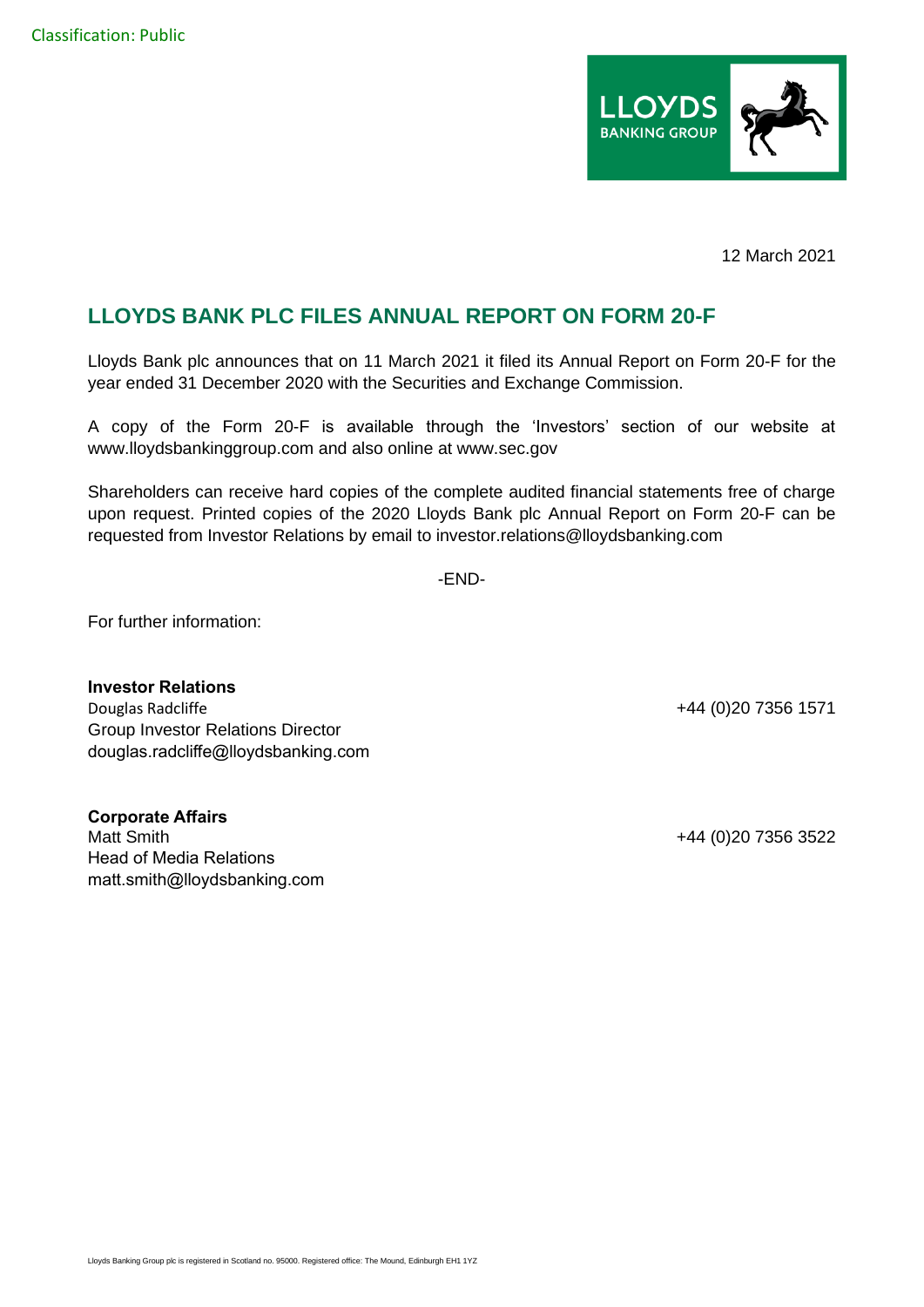## **FORWARD LOOKING STATEMENTS**

This document contains certain forward looking statements within the meaning of Section 21E of the US Securities Exchange Act of 1934, as amended, and section 27A of the US Securities Act of 1933, as amended, with respect to the business, strategy, plans and/or results of Lloyds Bank plc together with its subsidiaries (the Lloyds Bank Group) and its current goals and expectations relating to its future financial condition and performance. Statements that are not historical facts, including statements about the Lloyds Bank Group's or its directors' and/or management's beliefs and expectations, are forward looking statements. Words such as 'believes', 'achieves', 'anticipates', 'estimates', 'expects', 'targets', 'should', 'intends', 'aims', 'projects', 'plans', 'potential', 'will', 'would', 'could', 'considered', 'likely', 'may', 'seek', 'estimate' and variations of these words and similar future or conditional expressions are intended to identify forward looking statements but are not the exclusive means of identifying such statements. Examples of such forward looking statements include, but are not limited to, statements or guidance relating to: projections or expectations of the Lloyds Bank Group's future financial position including profit attributable to shareholders, provisions, economic profit, dividends, capital structure, portfolios, net interest margin, capital ratios, liquidity, risk-weighted assets (RWAs), expenditures or any other financial items or ratios; litigation, regulatory and governmental investigations; the Lloyds Bank Group's future financial performance; the level and extent of future impairments and write-downs; statements of plans, objectives or goals of the Lloyds Bank Group or its management including in respect of statements about the future business and economic environments in the UK and elsewhere including, but not limited to, future trends in interest rates, foreign exchange rates, credit and equity market levels and demographic developments; statements about competition, regulation, disposals and consolidation or technological developments in the financial services industry; and statements of assumptions underlying such statements. By their nature, forward looking statements involve risk and uncertainty because they relate to events and depend upon circumstances that will or may occur in the future. Factors that could cause actual business, strategy, plans and/or results (including but not limited to the payment of dividends) to differ materially from forward looking statements made by the Lloyds Bank Group or on its behalf include, but are not limited to: general economic and business conditions in the UK and internationally; market related trends and developments; fluctuations in interest rates, inflation, exchange rates, stock markets and currencies; any impact of the transition from IBORs to alternative reference rates; the ability to access sufficient sources of capital, liquidity and funding when required; changes to the Lloyds Bank Group's or Lloyds Banking Group plc's credit ratings; the ability to derive cost savings and other benefits including, but without limitation as a result of any acquisitions, disposals and other strategic transactions; the ability to achieve strategic objectives; the Lloyds Bank Group's ESG targets and/or commitments; changing customer behaviour including consumer spending, saving and borrowing habits; changes to borrower or counterparty credit quality impacting the recoverability and value of balance sheet assets; concentration of financial exposure; management and monitoring of conduct risk; exposure to counterparty risk (including but not limited to third parties conducting illegal activities without the Lloyds Bank Group's knowledge); instability in the global financial markets, including Eurozone instability, instability as a result of uncertainty surrounding the exit by the UK from the European Union (EU), the EU-UK Trade and Cooperation Agreement, and as a result of such exit and the potential for other countries to exit the EU or the Eurozone and the impact of any sovereign credit rating downgrade or other sovereign financial issues; political instability including as a result of any UK general election and any further possible referendum on Scottish independence; technological changes and risks to the security of IT and operational infrastructure, systems, data and information resulting from increased threat of cyber and other attacks; natural, pandemic (including but not limited to the COVID-19 pandemic) and other disasters, adverse weather and similar contingencies outside the Lloyds Bank Group's or Lloyds Banking Group plc's control; inadequate or failed internal or external processes or systems; acts of war, other acts of hostility, terrorist acts and responses to those acts, or other such events; geopolitical unpredictability; risks relating to climate change; changes in laws, regulations, practices and accounting standards or taxation, including as a result of the UK's exit from the EU; changes to regulatory capital or liquidity requirements (including regulatory measures to restrict distributions to address potential capital and liquidity stress) and similar contingencies outside the Lloyds Bank Group's or Lloyds Banking Group plc's control; the policies, decisions and actions of governmental or regulatory authorities or courts in the UK, the EU, the US or elsewhere including the implementation and interpretation of key laws, legislation and regulation together with any resulting impact on the future structure of the Lloyds Bank Group; the ability to attract and retain senior management and other employees and meet its diversity objectives; actions or omissions by the Lloyds Bank Group's directors, management or employees including industrial action; changes to the Lloyds Bank Group's post-retirement defined benefit scheme obligations; the extent of any future impairment charges or write-downs caused by, but not limited to, depressed asset valuations, market disruptions and illiquid markets; the value and effectiveness of any credit protection purchased by the Lloyds Bank Group; the inability to hedge certain risks economically; the adequacy of loss reserves; the actions of competitors, including non-bank financial services, lending companies and digital innovators and disruptive technologies; and exposure to regulatory or competition scrutiny, legal, regulatory or competition proceedings, investigations or complaints. Please refer to the latest Annual Report on Form 20-F filed by Lloyds Bank plc with the US